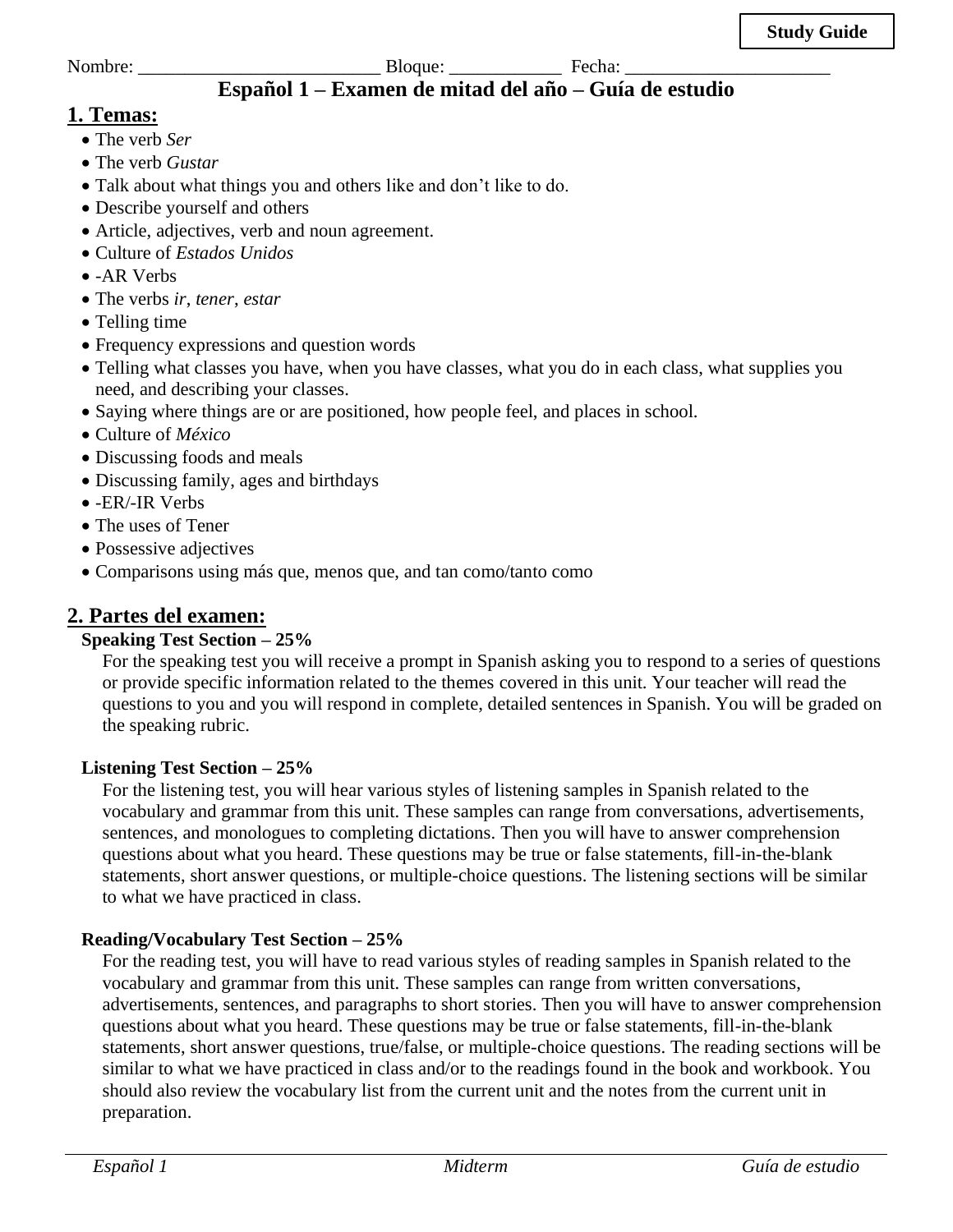#### **Writing Test Section – 25%**

For the writing test, you will need to respond in Spanish to a given prompt. You may be asked to write an essay, write a short story, write a letter, create a written conversation, or provide another similar type of written piece. You should be prepared to write in essay form including an introduction, a conclusion, detailed supporting information, and you should make sure to have multiple, indented paragraphs. You will be graded on the writing rubric.

### **3. Vocabulario:**

### **Unit 1**

| <b>Alquilar un DVD</b>    | To rent a DVD              | ¿Cómo eres?                | What are you like?               |
|---------------------------|----------------------------|----------------------------|----------------------------------|
| Andar en patineta         | To skateboard              | Artístico(a)               | Artistic                         |
| Aprender el español       | To learn Spanish           | Atlético(a)                | Athletic                         |
| <b>Beber</b>              | To drink                   | Bueno(a)                   | Good                             |
| <b>Comer</b>              | To eat                     | Cómico(a)                  | Funny                            |
| Comprar                   | To buy                     | Desorganizado(a)           | Disorganized                     |
| Correr                    | To run                     | Estudioso(a)               | <b>Studious</b>                  |
| <b>Descansar</b>          | To rest                    | Inteligente                | Intelligent                      |
| <b>Dibujar</b>            | To draw                    | Malo(a)                    | Bad                              |
| <b>Escribir correos</b>   | To write emails            | Organizado(a)              | Organized                        |
| electrónicos              |                            |                            |                                  |
| Escuchar música           | To listen to music         | Perezoso(a)                | Lazy                             |
| <b>Estudiar</b>           | To study                   | Serio(a)                   | Serious                          |
| Hablar por teléfono       | To talk on the phone       | Simpático(a)               | Nice, friendly                   |
| Hacer la tarea            | To do homework             | Trabajador(a)              | Hard-working                     |
| Jugar al fútbol           | To play soccer             | Alto(a)                    | Tall                             |
| Leer un libro             | To read a book             | Bajo(a)                    | Short (height)                   |
| Mirar la televisión       | To watch television        | Bonito(a)                  | Pretty                           |
| Montar en bicicleta       | To ride a bike             | <b>Grande</b>              | Big, large, great                |
| Pasar un rato con los     | To spend time with friends | Guapo(a)                   | Good-looking                     |
| amigos                    |                            |                            |                                  |
| Pasear                    | To go for a walk           | Joven; jóvenes             | Young, young person              |
| <b>Practicar deportes</b> | To practice/play sports    | Pelirrojo(a)               | Red-haired                       |
| Preparar la comida        | To prepare food/a meal     | Pequeño $(a)$              | Small                            |
| Tocar la guitarra         | To play the guitar         | Viejo(a)                   | Old                              |
| Trabajar                  | To work                    | Tengo                      | I have                           |
| ¿Qué te gusta hacer?      | What do you like to do?    | Tiene                      | He/She has                       |
| $\mathcal{L}$ Te gusta?   | Do you like?               | (Tengo/tiene) pelo rubio   | (I/He/She has) blonde hair       |
| Me gusta                  | I like                     | (Tengo/tiene) pelo castaño | (I/He/She has) Brown hair        |
| No me gusta               | I don't like               | $El$ (la) amigo(a)         | Friend                           |
| El agua                   | Water                      | La chica                   | Girl                             |
| La fruta                  | Fruit                      | El chico                   | Boy                              |
| La galleta                | Cookie                     | El (la) estudiante         | Student                          |
| El helado                 | Ice Cream                  | El hombre                  | Man                              |
| El jugo                   | Juice                      | La mujer                   | Woman                            |
| Las papas fritas          | French fries               | La persona                 | Person                           |
| La pizza                  | Pizza                      | <b>Muy</b>                 | Very                             |
| El refresco               | Soft drink                 | Un poco                    | A little                         |
| La actividad              | Activity                   | Porque                     | Because                          |
| Antes de **               | Before                     | $\text{Todos}(as)$         | All                              |
| Después $(de)$ **         | Afterward, after           | El muchacho                | Boy (Used more in parts of Latin |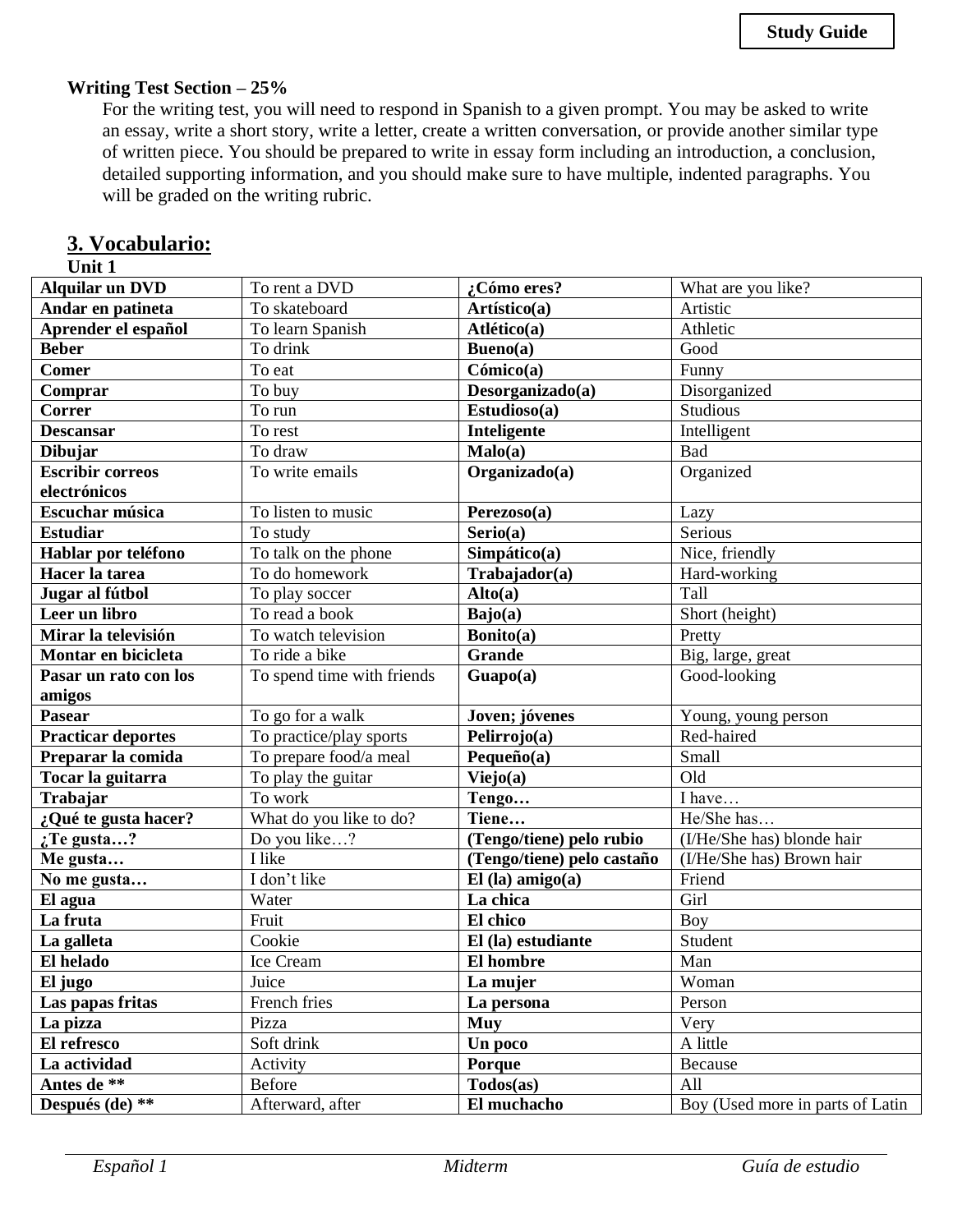**Study Guide**

|            |        |                     | America)                          |
|------------|--------|---------------------|-----------------------------------|
| La escuela | School | La muchacha         | Girl (Used more in parts of Latin |
|            |        |                     | America)                          |
| Más        | More   | $El$ (la) alumno(a) | Student                           |
|            | Or     | El colegio          | <b>High School</b>                |
| Pero       | But    |                     | And                               |
| También    | Also   | Antipático          | Unfriendly                        |
|            |        | $Rubio(a)$          | <b>Blonde</b>                     |
|            |        | Moreno(a)           | Dark haired/skinned, Brunette     |

### **Unit 2**

| ¿A qué hora es?           | At what time is?          | La pluma                 | Pen                      |
|---------------------------|---------------------------|--------------------------|--------------------------|
| ¿Qué hora es?             | What time is it?          | La puerta                | Door                     |
| $A$ la(s)                 | At  o'clock               | El reloj                 | Clock; watch             |
| Es la/Son las             | It is  o'clock            | La silla                 | Chair                    |
| de la mañana              | in the morning (with a    | La tiza                  | Chalk                    |
|                           | time)                     |                          |                          |
| de la tarde               | in the afternoon (with a  | La ventana               | Window                   |
|                           | time)                     |                          |                          |
| de la noche               | at night (with a time)    | Al lado (de)             | Next to                  |
| La hora                   | Hour; time                | Cerca (de)               | Near $(to)$              |
| El horario                | Schedule                  | Debajo (de)              | Underneath; under        |
| <b>Menos</b>              | To; before (telling time) | Delante (de)             | In front (of             |
| El minuto                 | Minute                    | Dentro (de)              | Inside (of)              |
| y cuarto                  | Quarter past              | Detrás (de)              | <b>Behind</b>            |
| $\ldots$ y (diez)         | (Ten) past                | Encima (de)              | On top $(of)$            |
| y media                   | Half past                 | Lejos (de)               | Far (from)               |
| El arte                   | Art                       | Cansado(a)               | Tired                    |
| Las ciencias              | Science                   | $Contento(a)$            | Content; happy           |
| El español                | Spanish                   | Deprimido(a)             | Depressed                |
| La historia               | History                   | Emocionado(a)            | Excited                  |
| El inglés                 | English                   | Enojado(a)               | Angry                    |
| Las matemáticas           | Math; mathematics         | Nervioso(a)              | <b>Nervous</b>           |
| Contestar                 | To answer                 | $\overline{Ocuppado(a)}$ | <b>Busy</b>              |
| <b>Enseñar</b>            | To teach                  | $Tranquilo(a)$           | Calm                     |
| <b>Llegar</b>             | To arrive                 | <b>Triste</b>            | Sad                      |
| <b>Necesitar</b>          | To need                   | $\mathbf{Aburrido(a)}$   | (With ser) Boring; (With |
|                           |                           |                          | estar) Bored             |
| Sacar una buena nota      | To get a good grade       | Divertido(a)             | Fun                      |
| Sacar una mala nota       | To get a bad grade        | <b>Interesante</b>       | Interesting              |
| <b>Tomar apuntes</b>      | To take notes             | El baño                  | The bathroom             |
| Usar la computadora       | To use the computer       | La biblioteca            | The library              |
| De vez en cuando          | Once in a while           | La cafetería             | The cafeteria            |
| <b>Muchas veces</b>       | Often; many times         | El gimnasio              | The gymnasium            |
| <b>Mucho</b>              | A lot                     | La oficina               | The office               |
| <b>Nunca</b>              | Never                     | La oficina del director  | The principal's office   |
| <b>Siempre</b>            | Always                    | El pasillo               | The hall                 |
| <b>Todos</b> los días     | Everyday                  | ¿Dónde?                  | Where?                   |
| Casi                      | Almost                    | ¿Adónde?                 | To where?                |
| $\therefore$ Cuántos(as)? | How many                  | ¿Cuándo?                 | When?                    |
| <b>Difícil</b>            | Difficult                 | cuando                   | when                     |
| En                        | In; at; on                | El problema              | The problem              |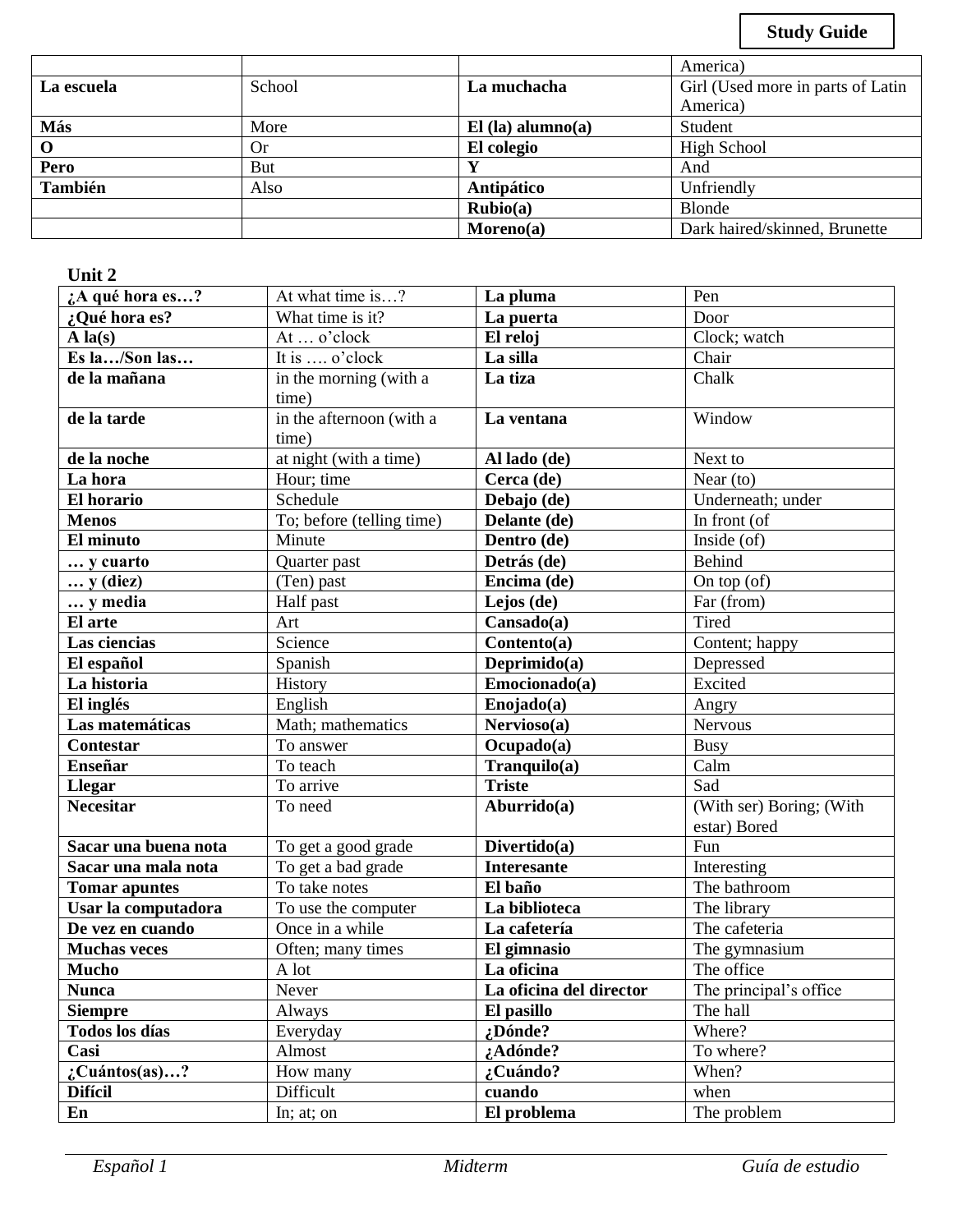**Study Guide**

| El examen (los exámenes) | Exam; test          | La educación física | Gym class; physical    |
|--------------------------|---------------------|---------------------|------------------------|
|                          |                     |                     | education              |
| Fácil                    | Easy                | La música           | Music                  |
| <b>Hay</b>               | There is; there are | La salud            | Health                 |
| Muchos(as)               | Many                | El estudio          | Study                  |
| <b>Tarde</b>             | Late                | El seminario        | Seminar                |
| <b>Temprano</b>          | Early               | La biología         | <b>Biology</b>         |
| <b>Tener</b> que         | To have to          | La física           | Physics                |
| El borrador              | Eraser              | La informática      | Computer science       |
| La calculadora           | Calculator          | <b>Sacar</b>        | To take out            |
| El cuaderno              | <b>Notebook</b>     | Tomar un examen     | To take an exam        |
| El escritorio            | Desk                | <b>Escuchar</b>     | To listen to           |
| El lápiz (los lápices)   | Pencil              | Prestar atención    | To pay attention       |
| El mapa                  | Map                 | <b>Estudiar</b>     | To study               |
| La mochila               | Backpack            | La pizarra          | Whiteboard; chalkboard |
| El papel                 | Paper               | El bolígrafo        | Pen                    |
| El pizarrón (los         | Board; chalkboard   |                     |                        |
| pizarrones)              |                     |                     |                        |

### **Unit 3**

| El almuerzo            | Lunch                      | La abuela              | Grandmother                                        |
|------------------------|----------------------------|------------------------|----------------------------------------------------|
| La bebida              | Beverage; drink            | El abuelo              | Grandfather                                        |
| La cena                | Dinner                     | Los abuelos            | Grandparents                                       |
| Compartir              | To share                   | La familia             | Family                                             |
| La comida              | Food; meal                 | La hermana             | Sister                                             |
| El desayuno            | <b>Breakfast</b>           | El hermano             | <b>Brother</b>                                     |
| <b>Vender</b>          | To sell                    | Los hermanos           | Brothers; brother(s) and<br>$sister(s)$ ; Siblings |
| El café                | Coffee                     | La hija                | Daughter                                           |
| <b>El</b> cereal       | Cereal                     | El hijo                | Son                                                |
| El huevo               | Egg                        | Los hijos              | $\overline{Son(s)}$ and daughter(s);<br>Children   |
| El jugo de naranja     | Orange juice               | La madrastra           | Stepmother                                         |
| La leche               | Milk                       | La madre               | Mother                                             |
| El pan                 | <b>Bread</b>               | El padrastro           | Stepfather                                         |
| El yogur               | Yogurt                     | El padre               | Father                                             |
| La hamburguesa         | Hamburger                  | Los padres             | Parents                                            |
| El sándwich de jamón y | Ham and cheese sandwich    | $El$ (la) primo(a)     | Cousin                                             |
| queso                  |                            |                        |                                                    |
| La sopa                | Soup                       | Los primos             | Cousins                                            |
| La banana              | Banana                     | La tía                 | Aunt                                               |
| La manzana             | Apple                      | El tío                 | Uncle                                              |
| Las uvas               | Grapes                     | Los tíos               | Uncles, $uncle(s)$ and $aunt(s)$                   |
| Tener ganas de         | To feel like               | ¿Cuántos años tienes?  | How old are you?                                   |
| <b>Tener hambre</b>    | To be hungry               | Tengoaños              | I am years old.                                    |
| <b>Tener sed</b>       | To be thirsty              | <b>Mayor</b>           | Older                                              |
| $2^{\degree}$ Cómo?    | How?                       | <b>Menor</b>           | Younger                                            |
| $:$ Cuál(es)?          | Which? (Which ones?) What? | ¿Cuál es la fecha?     | What is the date?                                  |
| ¿Por qué?              | Why?                       | Es el  de              | It's the  of                                       |
| $i$ Qué?               | What?                      | El primero de          | The first of                                       |
| $:$ Quién(es)?         | Who?                       | El cumpleaños          | Birthday                                           |
| Ahora                  | <b>Now</b>                 | :Feliz cumpleaños!     | Happy birthday!                                    |
| Es importante          | It's important             | La fecha de nacimiento | <b>Birthdate</b>                                   |
| <b>Horrible</b>        | Horrible                   | $El$ (la) gato(a)      | Cat                                                |
| Nutritivo(a)           | <b>Nutritious</b>          | $El$ (la) perro(a)     | Dog                                                |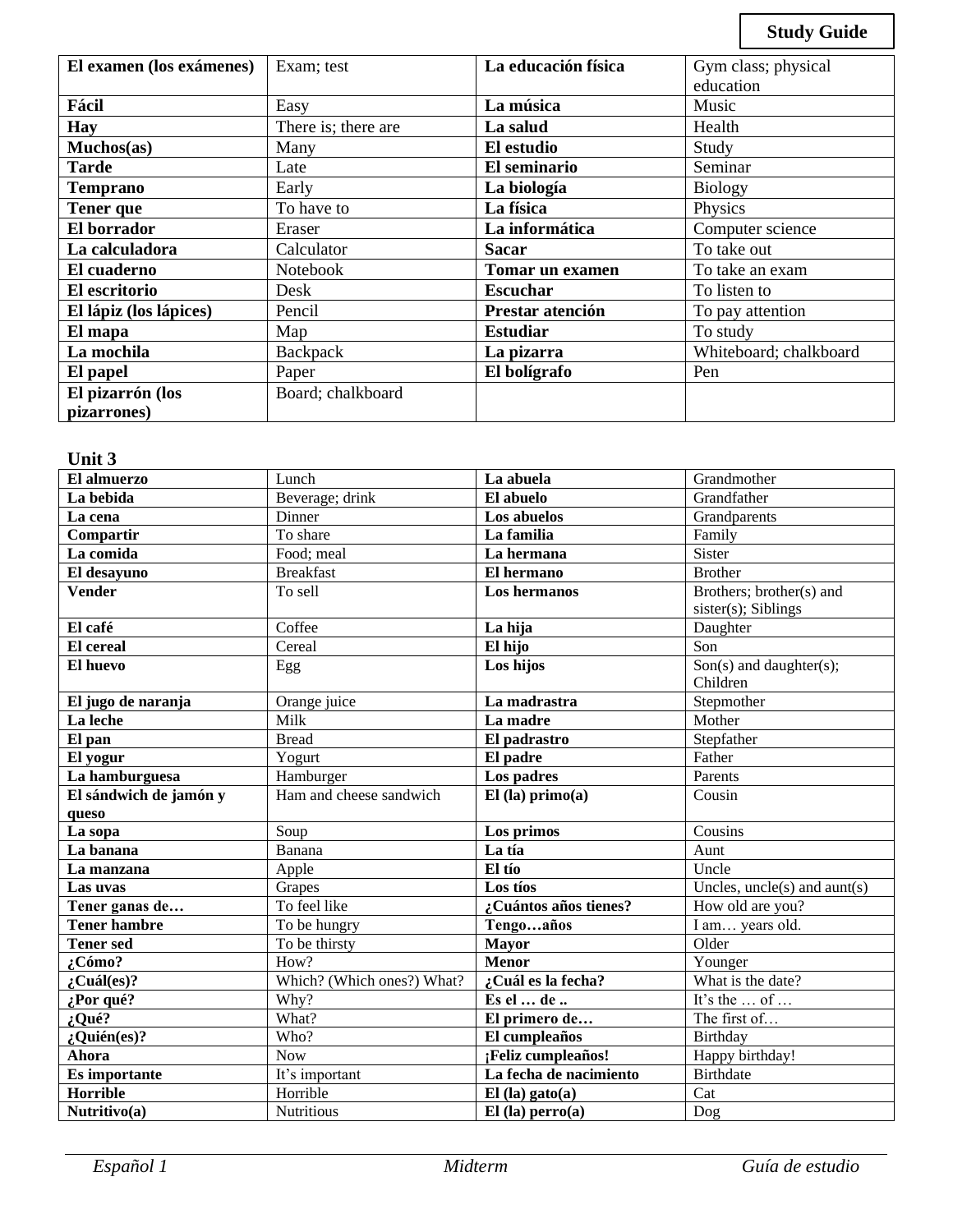| Otro(a) | Other                  | Vivir       | To live |
|---------|------------------------|-------------|---------|
| Para    | For: in order to       | Ya          | Alreadv |
| Rico(a) | Tasty; Delicious; Rich | ∪na mascota | A pet   |

### **Numbers:**

| Cero              | zero      | <b>Veintiuno</b>  | 21  |
|-------------------|-----------|-------------------|-----|
| Uno               | one       | <b>Veintidós</b>  | 22  |
| <b>Dos</b>        | two       | <b>Treinta</b>    | 30  |
| <b>Tres</b>       | three     | Treinta y uno     | 31  |
| <b>Cuatro</b>     | four      | Treinta y seis    | 36  |
| <b>Cinco</b>      | five      | <b>Cuarenta</b>   | 40  |
| <b>Seis</b>       | six       | Cuarenta y dos    | 42  |
| <b>Siete</b>      | seven     | <b>Cincuenta</b>  | 50  |
| Ocho              | eight     | Cincuenta y tres  | 53  |
| <b>Nueve</b>      | nine      | Cincuenta y nueve | 59  |
| <b>Diez</b>       | ten       | <b>Sesenta</b>    | 60  |
| Once              | eleven    | Sesenta y ocho    | 68  |
| <b>Doce</b>       | twelve    | <b>Setenta</b>    | 70  |
| <b>Trece</b>      | thirteen  | Setenta y uno     | 71  |
| <b>Catorce</b>    | fourteen  | Setenta y cinco   | 75  |
| <b>Quince</b>     | fifteen   | Ochenta           | 80  |
| <b>Dieciséis</b>  | sixteen   | Ochenta y dos     | 82  |
| <b>Diecisiete</b> | seventeen | <b>Noventa</b>    | 90  |
| <b>Dieciocho</b>  | eighteen  | Noventa y nueve   | 99  |
| <b>Diecinueve</b> | nineteen  | <b>Cien</b>       | 100 |
| <b>Veinte</b>     | twenty    | Ciento uno        | 101 |

#### **Question Words:**

 $i$ Quién(es)? – Who?  $i$ Dónde? – Where? ¿Adónde? – To where? ¿De dónde? – From where?  $i$ Cuál(es)? – Which? / Which ones?  $i$ Cómo? – How?  $\tilde{C}$ Cuándo? – When?  $\zeta$ Cuánto(as)? – How much?/ How many?  $i$ Qué? – What?  $\zeta$ Por qué? – Why? Porque – Because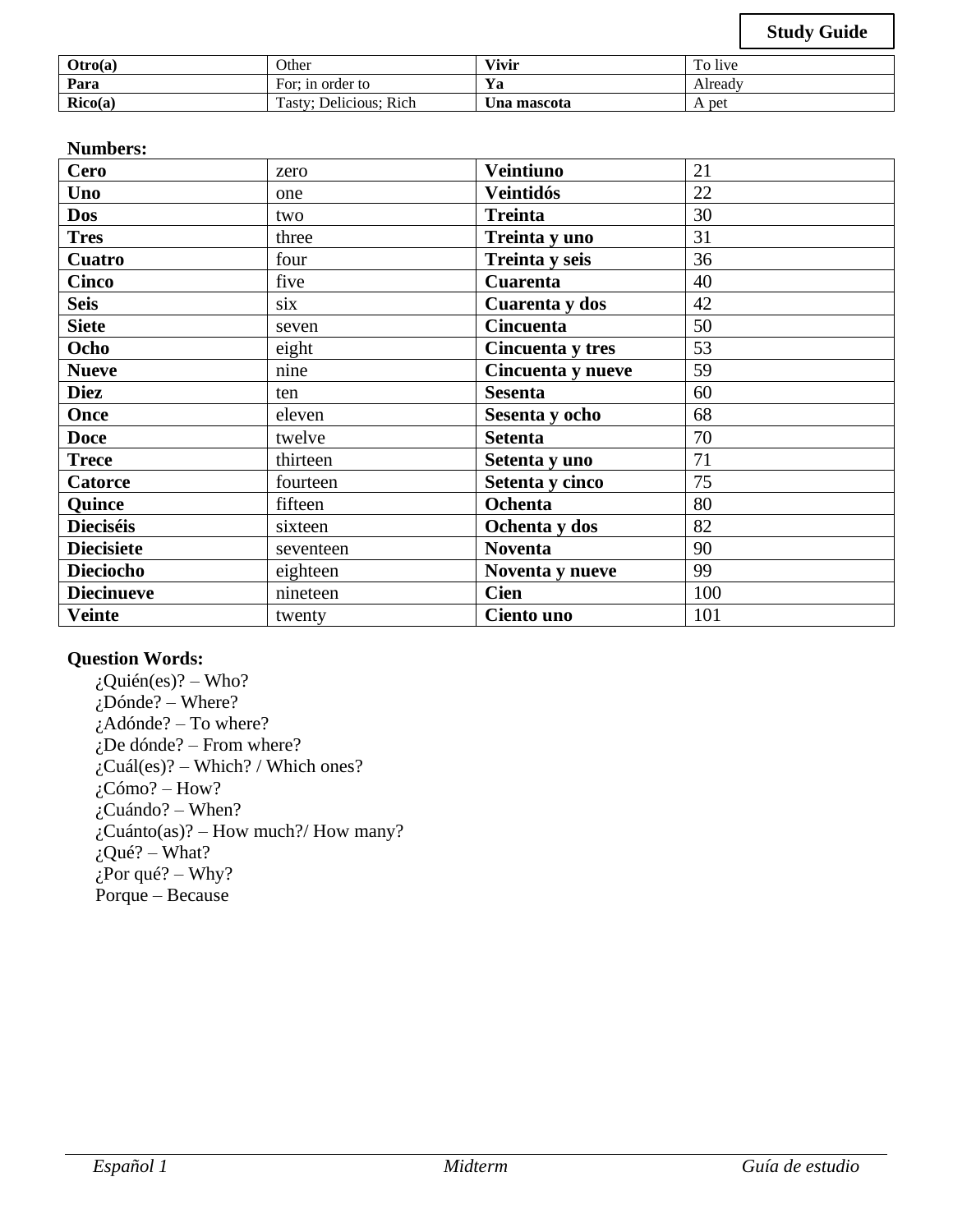## **4. Gramática:**

- **Ser:**
	- Ser means to be. Use ser to identify a person or say where he or she is from. Use ser to describe what someone is like.

| Yo soy        | $N$ osotros $(as)$ somos |
|---------------|--------------------------|
| Tú eres       | $V$ osotros $(as)$ sois  |
| Usted es      | Ustedes son              |
| $E1$ /ella es | <b>Ellos/ellas son</b>   |

#### **Gustar:**

- Use gustar to talk about what people like or like to do.
	- $\Diamond$  A mí me gusta dibujar.
	- $\triangle$  A ti te gusta dibujar.
	- $\triangle$  A usted le gusta dibujar.
	- $\triangle$  A él, ella le gusta dibujar.
	- $\triangle$  A nosotros(as) nos gusta dibujar.
	- $\triangle$  A vosotros(as) os gusta dibujar.
	- $\triangle$  A ustedes les gusta dibujar.
	- $\triangle$  A ellos(as) les gusta dibujar.
	- $\Diamond$  Me gusta el perro. Me gustan los perros.

#### **-AR Verbs:**

**-ER Verbs:**

| $\gamma$ o -o | $N$ osotros $(as)$ -amos        |
|---------------|---------------------------------|
| Tú-as         | $V$ osotros(as) $-\hat{a}$ is   |
| Usted -a      | Ustedes -an                     |
| Él/ella -a    | Ellos/ellas -an                 |
|               |                                 |
| $Y_0 - 0$     | $N$ osotros $(as)$ -emos        |
| Tú-es         | $V$ osotros(as) $-\acute{e}$ is |
| Usted -e      | Ustedes -en                     |
| Él/ella -e    | Ellos/ellas -en                 |
|               |                                 |
| $Y0$ -0       | $N$ osotros $(as)$ -imos        |
| Tú-es         | $V$ osotros(as) $-\mathbf{is}$  |
| Usted -e      | Ustedes -en                     |
| Él/ella -e    | Ellos/ellas -en                 |
|               |                                 |
|               | $\mathbf{M}$ $\mathbf{M}$       |

 $\diamond$  **Ir** – **To go:** 

**-IR Verbs:**

| Yo voy          | $N$ osotros $(as)$ vamos |
|-----------------|--------------------------|
| Tú vas          | Vosotros $(as)$ vais     |
| Usted <b>va</b> | Ustedes van              |
| Él/ella va      | Ellos/ellas van          |

#### **Estar – To Be (Condition/Emotion and Location):**

| Yo estoy     | Nosotros(as) estamos |
|--------------|----------------------|
| Tú estás     | Vosotros(as) estáis  |
| Usted está   | Ustedes están        |
| Él/ella está | Ellos/ellas están    |

#### **Tener – To have:**

- Can be used in the following idiomatic expressions:
	- $\Diamond$  Tener \_\_\_\_\_ años = To be \_\_\_\_ years old.
	- $\Diamond$  Tener que + infinitive = to have to do something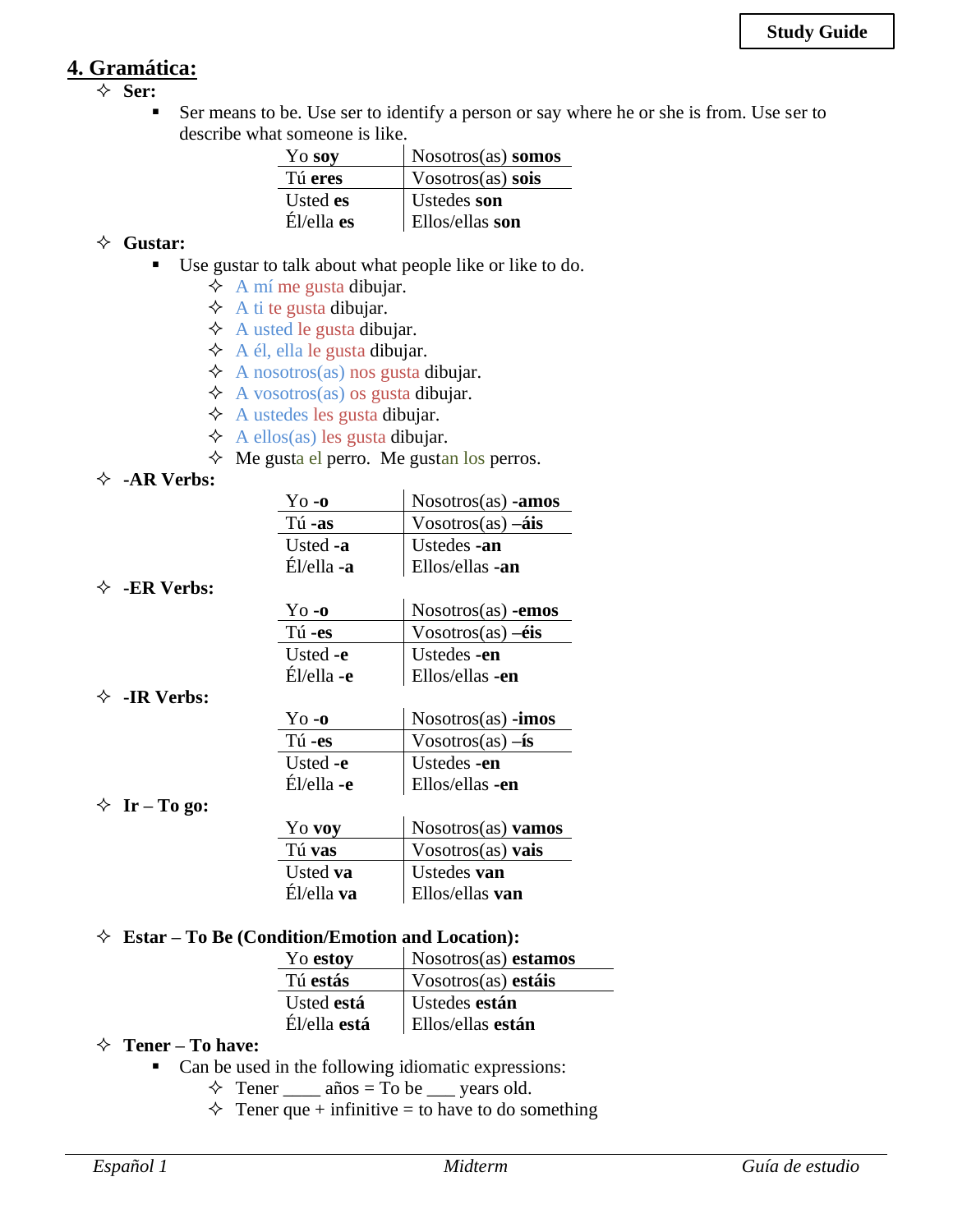$\Diamond$  Tener hambre = to be hungry, Tener sed = to be thirsty, Tener ganas de = to feel like

| Yo tengo      | Nosotros(as) tenemos      |
|---------------|---------------------------|
| Tú tienes     | $V$ osotros $(as)$ tenéis |
| Usted tiene   | Ustedes tienen            |
| Él/ella tiene | Ellos/ellas tienen        |

#### **Telling Time:**

- When telling time from the hour to the half-hour, add the minutes to the current hour using "y".
- When telling time from 30-past until the next hour, you must subtract from the next hour using "menos". (Tell the number of minutes before the next hour)



- $\Diamond$  y media = half past
	-
- $\Diamond$  menos cuarto = quarter of
- $\Diamond$  de la mañana/de la tarde/de la noche = in the morning/afternoon/night

#### **Possessive Adjectives**

In Spanish, possessive adjectives agree in number with the nouns they describe. Nuestro(a) and vuestro(a) must also agree in gender with the nouns they describe.

| <b>Singular Possessive Adjectives</b> |                 | <b>Plural Possessive Adjectives</b> |                 |
|---------------------------------------|-----------------|-------------------------------------|-----------------|
| mi                                    | nuestro(a)      | mis                                 | nuestros(as)    |
| my                                    | our             | my                                  | our             |
| tu                                    | vuestro(a)      | tus                                 | vuestros(as)    |
| your (familiar)                       | your (familiar) | your (familiar)                     | your (familiar) |
| <b>SU</b>                             | su              | <b>SUS</b>                          | sus             |
| your (formal)                         | your            | your (formal)                       | your            |
| su                                    | su              | <b>SUS</b>                          | <b>sus</b>      |
| his, her, its                         | their           | his, her, its                       | their           |

#### **Comparatives**

Use the following phrases with an adjective to compare two things. más... que

#### menos... que tan... como

When a comparison does not involve an adjective, use these phrases. más que... menos que... tanto como... ÷

|       | There are a few irregular |        |       |
|-------|---------------------------|--------|-------|
|       | comparative words.        |        |       |
|       | mayor menor               | mejor  | peor  |
| older | younger                   | better | worse |